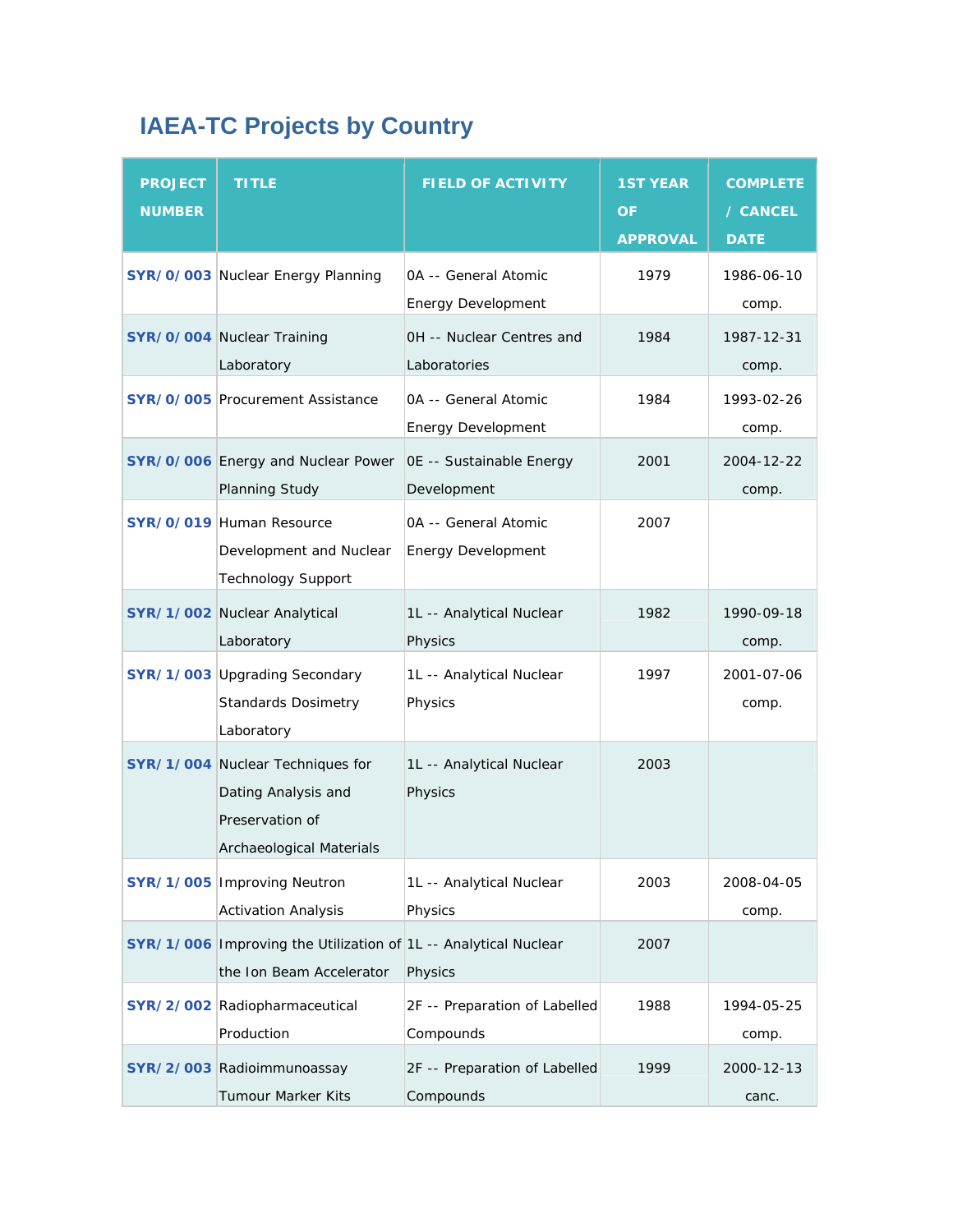| <b>SYR/2/004 Upgrading Technetium-</b><br>99m Generator Production<br>and Labelling Compounds                   | 2G -- Radiopharmaceuticals                                                                                                                  | 2003 |                     |
|-----------------------------------------------------------------------------------------------------------------|---------------------------------------------------------------------------------------------------------------------------------------------|------|---------------------|
| SYR/2/005 Establishing Good<br>Manufacturing Practices for<br><b>Cyclotron Produced</b><br>Radiopharmaceuticals | 2G -- Radiopharmaceuticals                                                                                                                  | 2007 |                     |
| SYR/3/002 Uranium Exploration                                                                                   | 3A -- Fuel Cycle and Waste<br>Management                                                                                                    | 1985 | 1987-06-29<br>comp. |
| SYR/3/003 Uranium Recovery from<br>Phosphoric Acid                                                              | 3F -- Processing of Nuclear<br>Materials (Historical subject.<br>As of 2004 use 3B)                                                         | 1986 | 1992-12-30<br>comp. |
| SYR/3/004 Uranium Exploration                                                                                   | 3C -- Evaluation of Uranium<br>and Thorium Ore Deposits<br>and other Ores of Nuclear<br>Interest (Historical subject.<br>As of 2004 use 3B) | 1987 | 1990-12-31<br>comp. |
| SYR/3/005 Purification of Phosphoric<br>Acid                                                                    | 3F -- Processing of Nuclear<br>Materials (Historical subject.<br>As of 2004 use 3B)                                                         | 1996 | 2001-09-13<br>comp. |
| SYR/4/002 Research Reactor                                                                                      | 4B -- Research Reactors                                                                                                                     | 1984 | 1991-02-11<br>comp. |
| <b>SYR/4/003 Nuclear Electronics</b>                                                                            | 4G -- Nuclear<br>Instrumentation, Electronics<br>and Reactor Control                                                                        | 1986 | 1993-04-23<br>comp. |
| <b>SYR/4/004 Miniature Neutron Source</b><br>Reactor                                                            | 1L -- Analytical Nuclear<br>Physics                                                                                                         | 1991 | 1998-05-25<br>comp. |
| SYR/4/005 Nuclear Electronics (Phase<br>$ 1\rangle$                                                             | 4G -- Nuclear<br>Instrumentation, Electronics<br>and Reactor Control                                                                        | 1993 | 1996-02-29<br>comp. |
| <b>SYR/4/006 Neutron Activation</b><br>Analytical Laboratory                                                    | 4H -- Production of Isotopes                                                                                                                | 1995 | 1999-07-30<br>comp. |
| SYR/4/007 Cyclotron Facility for                                                                                | 4H -- Production of Isotopes                                                                                                                | 1997 | 2007-03-30          |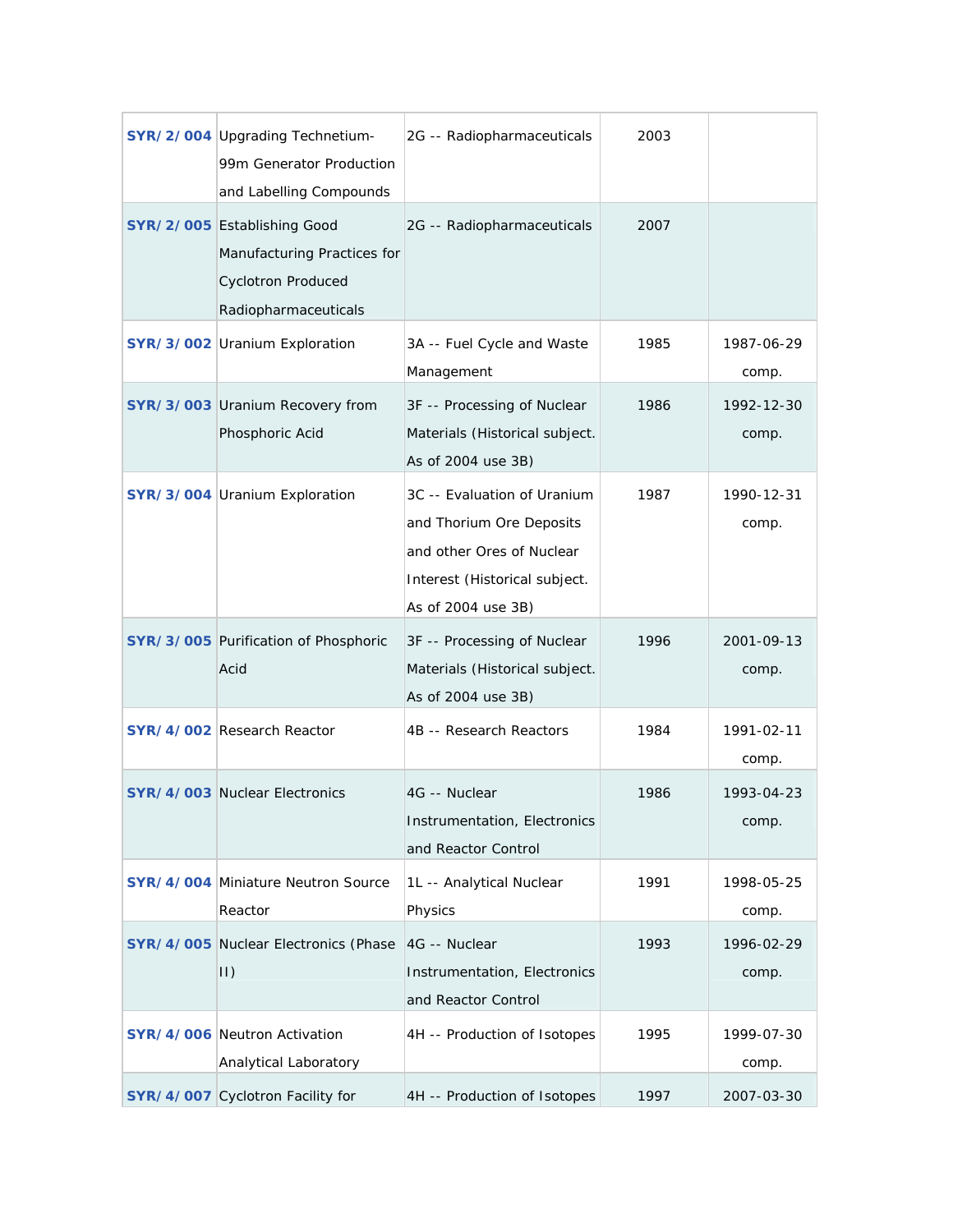| <b>Medical Radioisotopes</b>                                                                              |                                                                        |      | comp.               |
|-----------------------------------------------------------------------------------------------------------|------------------------------------------------------------------------|------|---------------------|
| <b>SYR/4/008 Radioactive Waste</b><br>Management Facility                                                 | 3H -- Radioactive Waste<br>Management Technology<br>and Infrastructure | 1999 | 2007-09-21<br>comp. |
| SYR/4/009 Improving Utilization of<br>Miniature Neutron Source<br>Reactor                                 | 4B -- Research Reactors                                                | 1999 | 2001-08-27<br>comp. |
| <b>SYR/4/010 Production of Diagnostic</b><br>and Therapeutic<br>Radiopharmaceuticals<br>Using a Cyclotron | 4H -- Production of Isotopes                                           | 2003 |                     |
| SYR/5/005 Use of Radioisotopes in<br>Animal Science                                                       | 5E -- Animal Production                                                | 1974 | 1980-12-13<br>comp. |
| SYR/5/006 Radioisotopes in<br>Agriculture                                                                 | 5B -- Soil and Water<br>Management and Crop<br>Nutrition               | 1976 | 1977-03-21<br>comp. |
| SYR/5/007 Radioisotopes in<br>Agriculture                                                                 | 5B -- Soil and Water<br>Management and Crop<br><b>Nutrition</b>        | 1980 | 1981-07-09<br>comp. |
| SYR/5/008 Radioisotopes in Animal<br>Science                                                              | 5E -- Animal Production                                                | 1979 | 1980-08-25<br>comp. |
| SYR/5/009 Soil Nitrogen Studies                                                                           | 5B -- Soil and Water<br>Management and Crop<br>Nutrition               | 1985 | 1991-01-08<br>comp. |
| SYR/5/010 Effects of Different P-32<br>Fertilizers on Nitrogen<br>Fixation                                | 5B -- Soil and Water<br>Management and Crop<br>Nutrition               | 1991 | 1994-09-18<br>canc. |
| SYR/5/011 Radiation-Induced Sterility<br>for Codling Moth Control                                         | 5D -- Insect Pest Control                                              | 1993 | 1996-06-28<br>comp. |
| SYR/5/012 ELISA Techniques for<br>Study of Viral Infections in<br>Ruminants                               | 5F -- Animal Diseases                                                  | 1993 | 1995-05-17<br>comp. |
| SYR/5/013 Differential Diagnosis and                                                                      | 5F -- Animal Diseases                                                  | 1993 | 1997-12-23          |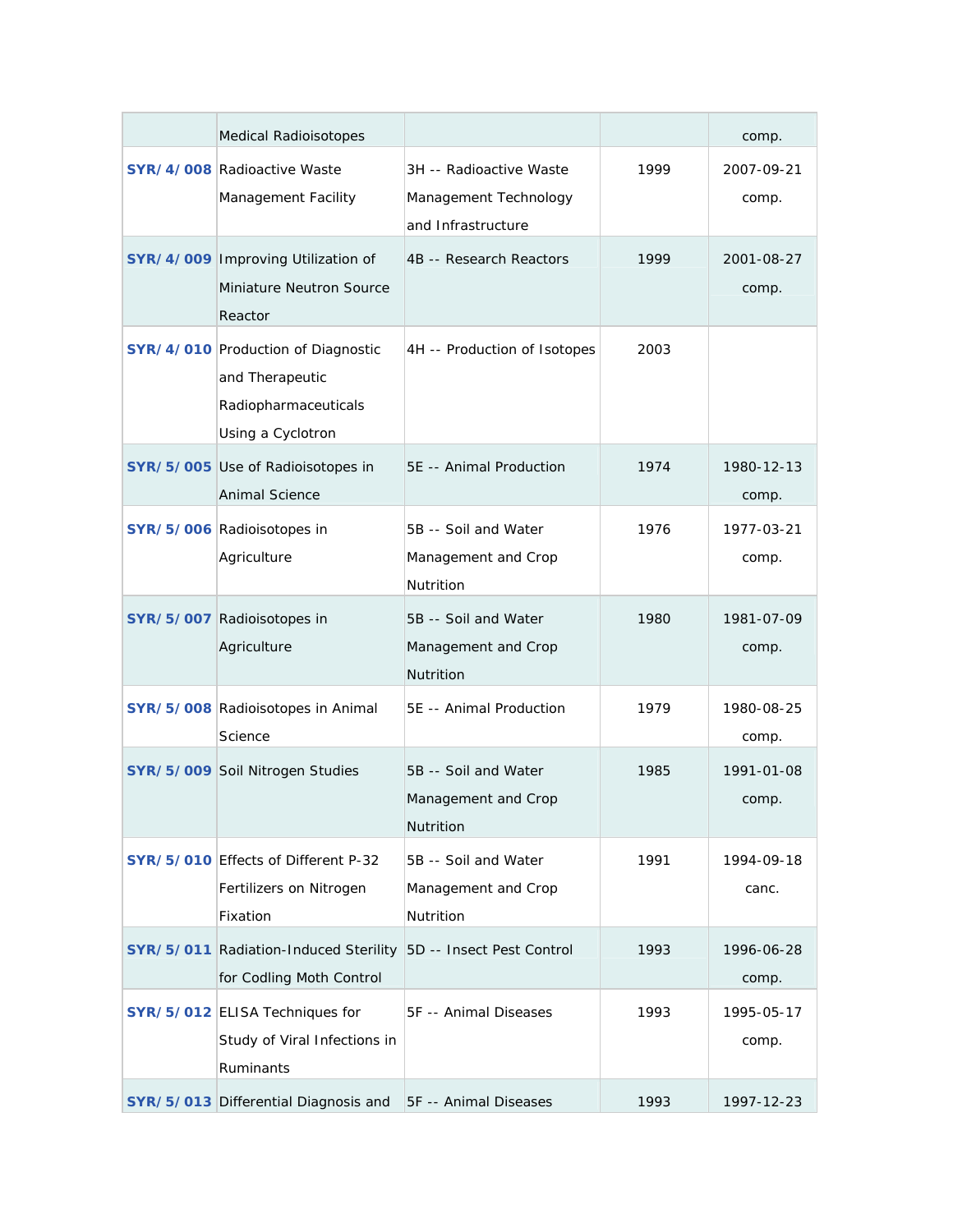| Seromonitoring of<br>Rinderpest                                                                                                       |                                                                   |      | comp.               |
|---------------------------------------------------------------------------------------------------------------------------------------|-------------------------------------------------------------------|------|---------------------|
| SYR/5/014 Radiation-Induced<br>Mutation for Crop<br>Improvement                                                                       | 5C -- Plant Breeding and<br>Genetics                              | 1995 | 1998-08-28<br>comp. |
| SYR/5/015 Study of Pesticide Residues 5G -- Contaminants and<br>in Food and Environment                                               | Residues in Food and<br>Environment                               | 1995 | 1997-12-23<br>comp. |
| SYR/5/016 Preparation for Codling<br>Moth Management Using<br>SIT                                                                     | 5D -- Insect Pest Control                                         | 1997 | 1999-07-05<br>comp. |
| SYR/5/017 Production and<br>Reproduction in Indigenous<br><b>Small Ruminants</b>                                                      | 5E -- Animal Production                                           | 1997 | 1999-07-05<br>comp. |
| SYR/5/018 Pesticide Degradation in<br>Food and Environment                                                                            | 5G -- Contaminants and<br>Residues in Food and<br>Environment     | 1999 | 2007-04-26<br>comp. |
| SYR/5/019 Controlling Codling Moth<br>for Apple Crop Using SIT                                                                        | 5D -- Insect Pest Control                                         | 1999 | 2000-11-30<br>comp. |
| SYR/5/020   Implementation of Quality<br>Assurance and Quality<br>Control Procedures in<br>Pesticide Residue Analysis<br>Laboratories | 5G -- Contaminants and<br>Residues in Food and<br>Environment     | 2005 |                     |
| SYR/6/006 Radioimmunoassay                                                                                                            | 6B -- Nuclear Medicine<br>Imaging                                 | 1974 | 1977-03-21<br>comp. |
| SYR/6/007 Radiation Therapy                                                                                                           | 6C -- Radioisotope and<br><b>Radiation Treatment</b>              | 1991 | 1994-09-18<br>canc. |
| SYR/6/008 Production of Tc-99m<br>Generator and RIA Kits                                                                              | 6G -- Radiopharmacy<br>(Historical subject. As of<br>2004 use 2G) | 1993 | 1998-07-31<br>comp. |
| SYR/6/009 Use of Cyclotron-Produced<br>Radionuclides in Nuclear                                                                       | 6B -- Nuclear Medicine<br>Imaging                                 | 2001 | 2007-08-16<br>comp. |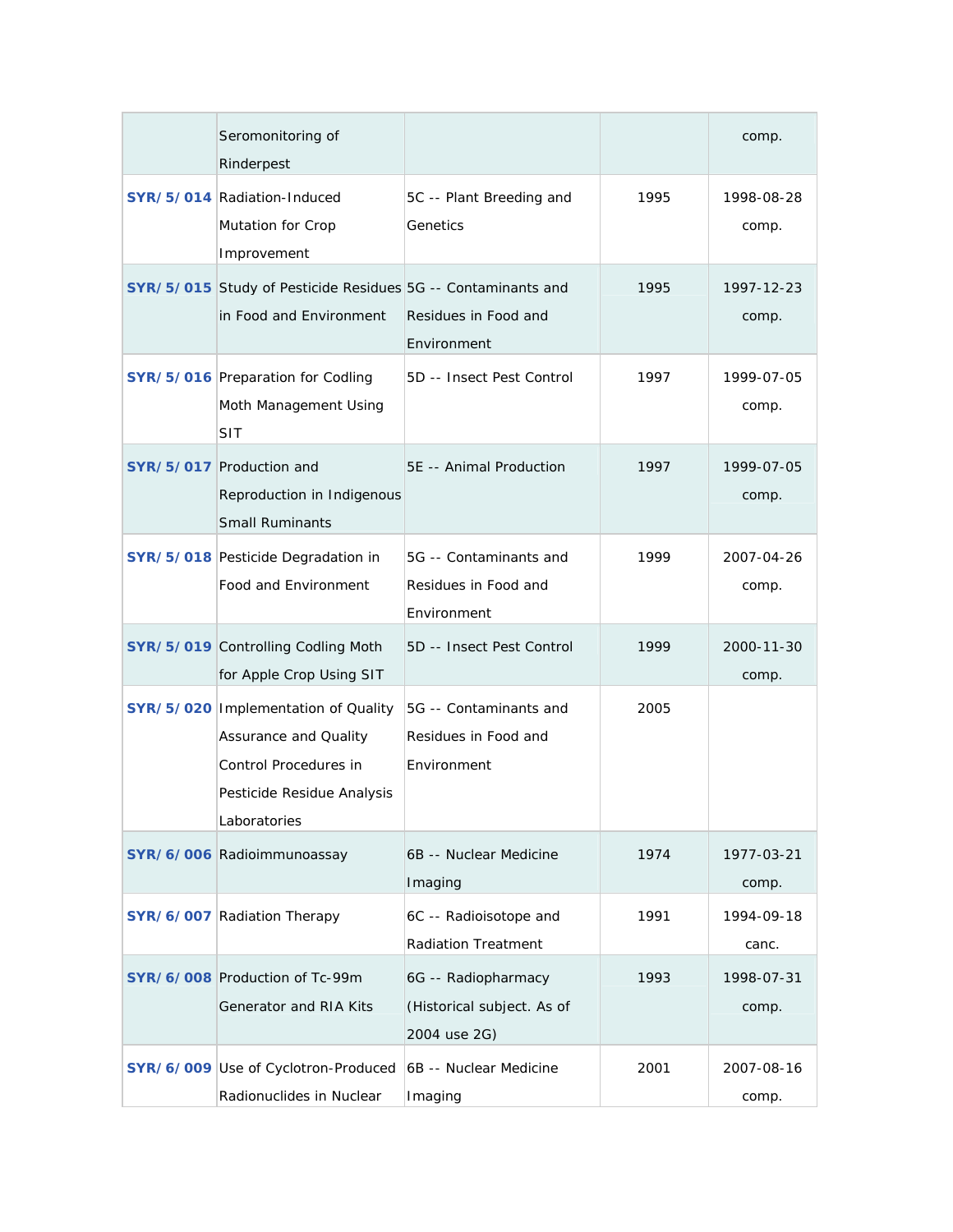|                  | Medicine                                                                                                                    |                                                                               |      |                     |
|------------------|-----------------------------------------------------------------------------------------------------------------------------|-------------------------------------------------------------------------------|------|---------------------|
|                  | SYR/6/010 Implementation of<br><b>Brachytherapy Treatment</b><br>at the Oncology<br>Department in Tishreen<br>Hospital      | 6C -- Radioisotope and<br><b>Radiation Treatment</b>                          | 2003 | 2005-05-13<br>canc. |
|                  | SYR/6/011 Upgrading the Secondary<br><b>Standards Dosimetry</b><br>Laboratory                                               | 6F -- Radiation Metrology<br>and Dosimetry                                    | 2005 |                     |
|                  | SYR/6/012 The Role of Human<br>Nutrition in the Prevention<br>of Obesity and Related<br>Non-communicable<br><b>Diseases</b> | 6J -- Assessment of<br>Micronutrients in Nutrition                            | 2005 |                     |
|                  | <b>SYR/7/002</b> Medical Product<br>Sterilization                                                                           | 81 -- Multi-Purpose<br>Irradiation (Historical<br>subject. As of 2004 use 8H) | 1989 | 1995-08-02<br>comp. |
|                  | SYR/7/003 Use of Irradiation Facility<br>for Sterilization                                                                  | 7E -- Radiation Sterilization                                                 | 1995 | 1997-09-27<br>comp. |
|                  | SYR/8/002 Radioisotopes in Hydrology 8M -- Ground-Water                                                                     | Hydrology                                                                     | 1975 | 1977-03-21<br>comp. |
|                  | SYR/8/003 Non-Destructive Testing<br>Laboratory                                                                             | 7E -- Radiation Sterilization                                                 | 1989 | 1993-11-15<br>comp. |
|                  | SYR/8/004 Isotopes Applications in<br>Hydrology                                                                             | 8M -- Ground-Water<br>Hydrology                                               | 1991 | 1993-06-10<br>canc. |
|                  | SYR/8/005 Isotope Hydrology for<br>Improvement of Water<br>Management                                                       | 8M -- Ground-Water<br>Hydrology                                               | 1993 | 1997-12-23<br>comp. |
|                  | SYR/8/006 Feasibility Study for<br><b>Cyclotron Facility</b>                                                                | 8H -- Radiation Processing<br><b>Facilities and Applications</b>              | 1995 | 1997-12-23<br>comp. |
| <b>SYR/8/007</b> | Feasibility Study of EB<br>Technology for<br><b>Environmental Control</b>                                                   | 8H -- Radiation Processing<br><b>Facilities and Applications</b>              | 1995 | 1996-12-19<br>comp. |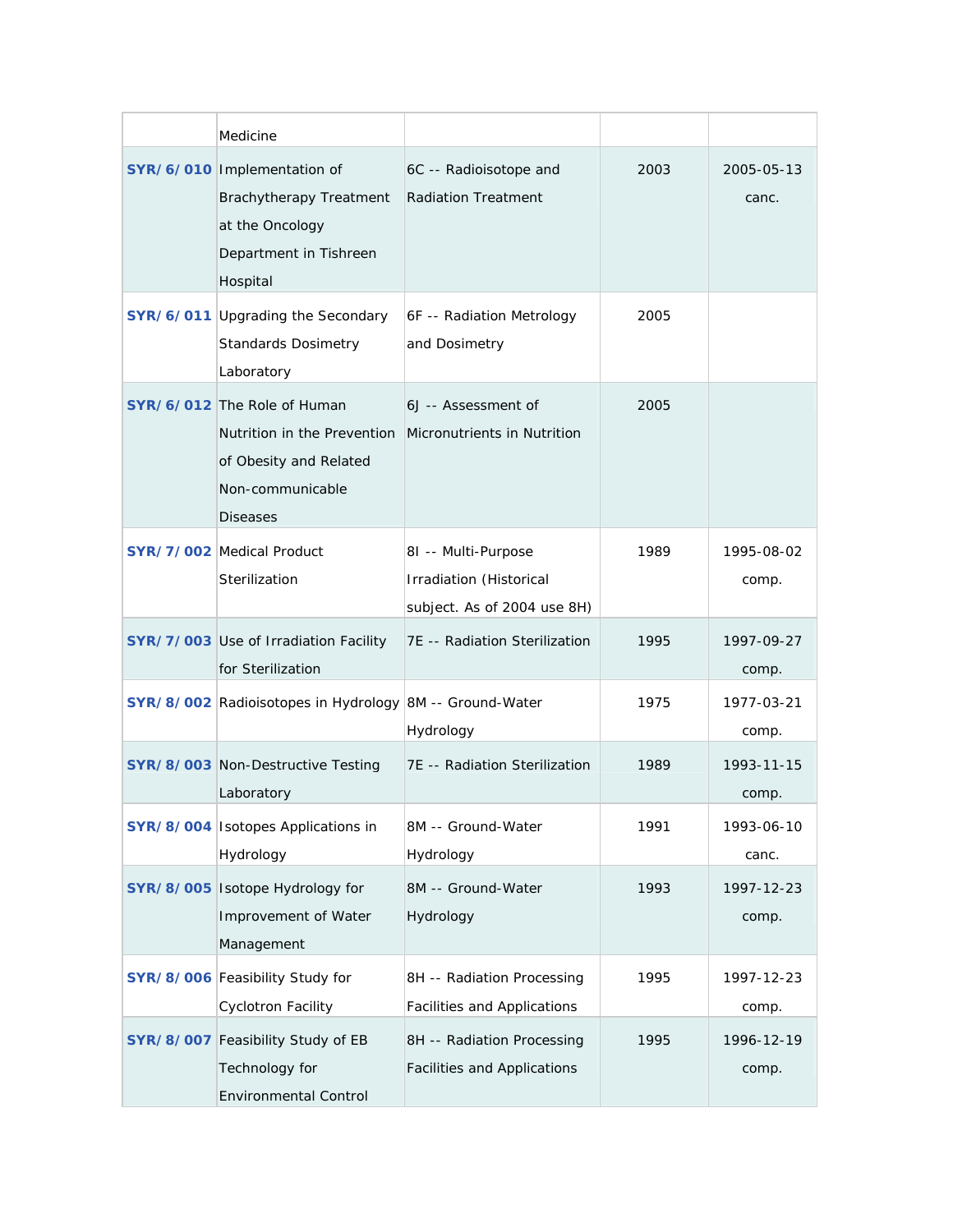|                  | SYR/8/008 Ion Beam Accelerator for<br>Materials Development and Physics<br>Analysis                     | 1L -- Analytical Nuclear                                                                              | 1997 | 2007-06-01<br>comp. |
|------------------|---------------------------------------------------------------------------------------------------------|-------------------------------------------------------------------------------------------------------|------|---------------------|
|                  | SYR/8/009 Application of Radiation<br>Technology in Water<br>Treatment                                  | 8C -- General Industrial<br>Applications (Historical<br>subject. As of 2004 use 8G<br>to 8Q)          | 1999 | 2002-08-23<br>comp. |
|                  | SYR/8/010 Radiation Production of<br>Hydrogel Wound Dressings                                           | 8H -- Radiation Processing<br>Facilities and Applications                                             | 2001 | 2007-06-27<br>comp. |
|                  | SYR/8/011 Using Isotope Techniques<br>to Assess Groundwater<br>Resources in the Upper<br>Jezireh Region | 8M -- Ground-Water<br>Hydrology                                                                       | 2003 | 2008-04-05<br>comp. |
|                  | SYR/8/012 Use of Isotopes and<br>Geophysical Techniques in<br>Studying Dam Leakage                      | 8N -- Surface-Water<br>Hydrology                                                                      | 2005 |                     |
|                  | SYR/8/013 Electron Beam Processing<br>of Polymers for Industrial<br>Applications                        | 8H -- Radiation Processing<br>Facilities and Applications                                             | 2007 |                     |
|                  | SYR/9/003 Radiation Protection                                                                          | 9C -- Regulatory<br>Infrastructure for Radiation<br>and Waste Safety                                  | 1982 | 1991-01-08<br>comp. |
|                  | SYR/9/004 Waste Management                                                                              | 40 -- Radioactive Waste<br>Management Technologies<br>(Historical subject. As of<br>2004 use Field 3) | 1986 | 1990-12-27<br>comp. |
|                  | SYR/9/005 Nuclear Safety                                                                                | 9C -- Regulatory<br>Infrastructure for Radiation<br>and Waste Safety                                  | 1986 | 1990-10-11<br>comp. |
|                  | SYR/9/006 Environmental<br>Radioactivity                                                                | 6F -- Radiation Metrology<br>and Dosimetry                                                            | 1988 | 1992-12-30<br>comp. |
| <b>SYR/9/007</b> | <b>Radiation Protection</b><br>(Phase II)                                                               | 9C -- Regulatory<br>Infrastructure for Radiation                                                      | 1991 | 1996-04-30<br>comp. |